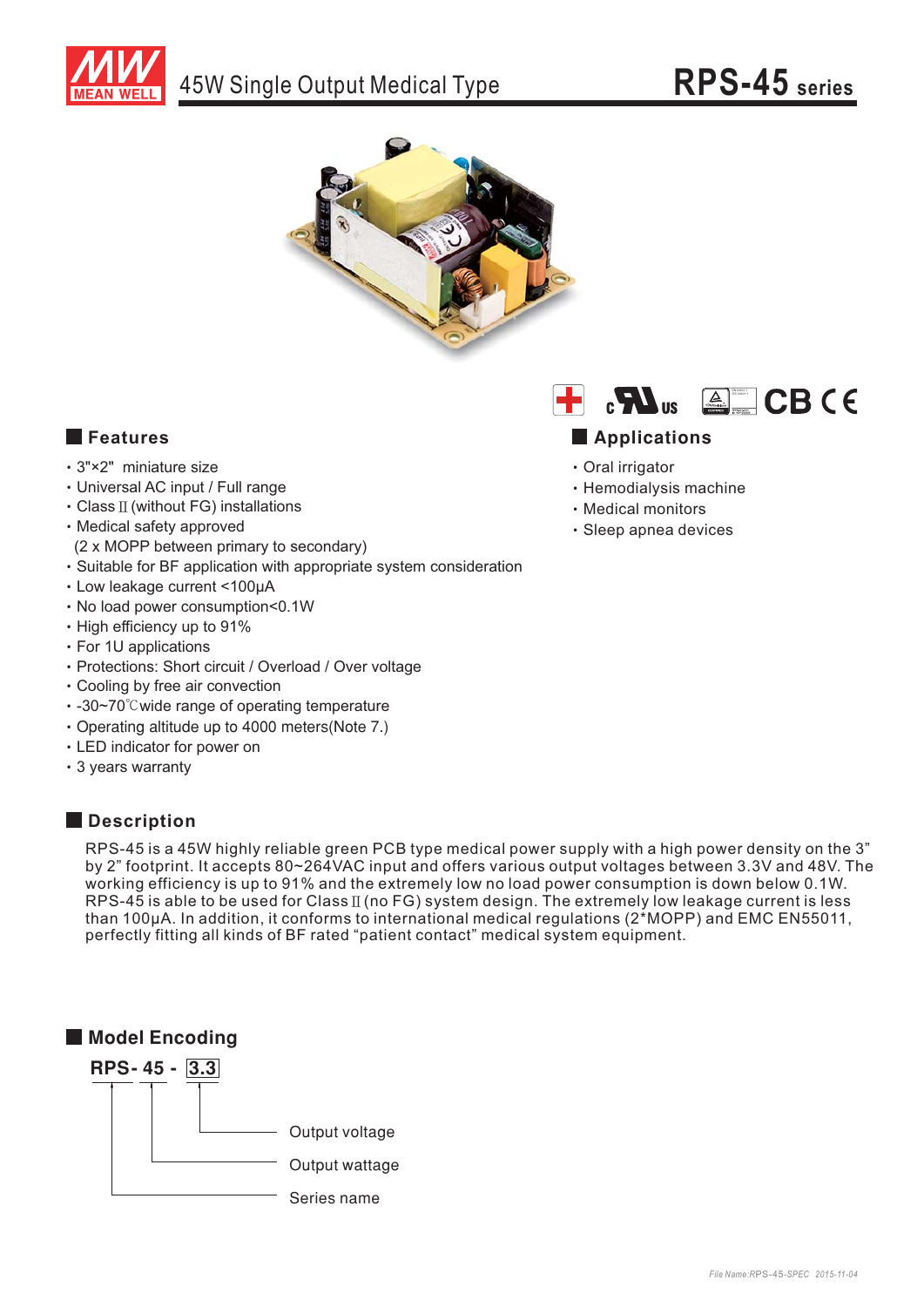

### **SPECIFICATION**

| ORDER NO.           |                                                                                                                                                                                                                                                                                                                                                                                                                                                                                                                                                                                                                                                                                                                                                                                                                                                                                                                                                                                                                                                                                                                                                                                                                                   | RPS-45-3.3                                                                             | <b>RPS-45-5</b>              | RPS-45-7.5                                                      | RPS-45-12      | RPS-45-15   | <b>RPS-45-24</b> | RPS-45-48   |  |  |
|---------------------|-----------------------------------------------------------------------------------------------------------------------------------------------------------------------------------------------------------------------------------------------------------------------------------------------------------------------------------------------------------------------------------------------------------------------------------------------------------------------------------------------------------------------------------------------------------------------------------------------------------------------------------------------------------------------------------------------------------------------------------------------------------------------------------------------------------------------------------------------------------------------------------------------------------------------------------------------------------------------------------------------------------------------------------------------------------------------------------------------------------------------------------------------------------------------------------------------------------------------------------|----------------------------------------------------------------------------------------|------------------------------|-----------------------------------------------------------------|----------------|-------------|------------------|-------------|--|--|
|                     | <b>DC VOLTAGE</b>                                                                                                                                                                                                                                                                                                                                                                                                                                                                                                                                                                                                                                                                                                                                                                                                                                                                                                                                                                                                                                                                                                                                                                                                                 | 3.3V                                                                                   | 5V                           | 7.5V                                                            | 12V            | 15V         | <b>24V</b>       | 48V         |  |  |
|                     | <b>RATED CURRENT</b>                                                                                                                                                                                                                                                                                                                                                                                                                                                                                                                                                                                                                                                                                                                                                                                                                                                                                                                                                                                                                                                                                                                                                                                                              | 8A                                                                                     | 8A                           | 5.4A                                                            | 3.8A           | 3A          | 1.9A             | 0.94A       |  |  |
|                     | <b>CURRENT RANGE</b>                                                                                                                                                                                                                                                                                                                                                                                                                                                                                                                                                                                                                                                                                                                                                                                                                                                                                                                                                                                                                                                                                                                                                                                                              | $0 - 8.8A$                                                                             | $0 - 8.8A$                   | $0 - 5.95A$                                                     | $0 - 4.18A$    | $0 - 3.3A$  | $0 - 2.1A$       | $0 - 1.03A$ |  |  |
|                     | <b>RATED POWER</b>                                                                                                                                                                                                                                                                                                                                                                                                                                                                                                                                                                                                                                                                                                                                                                                                                                                                                                                                                                                                                                                                                                                                                                                                                | 26.4W                                                                                  | 40W                          | 40.5W                                                           | 45.6W          | 45W         | 45.6W            | 45.1W       |  |  |
| <b>OUTPUT</b>       | Note.2 29W<br>PEAK LOAD(10sec.)                                                                                                                                                                                                                                                                                                                                                                                                                                                                                                                                                                                                                                                                                                                                                                                                                                                                                                                                                                                                                                                                                                                                                                                                   |                                                                                        | 44W                          | 44.6W                                                           | 50.2W          | 49.5W       | 50.2W            | 49.4W       |  |  |
|                     | RIPPLE & NOISE (max.) Note.3 80mVp-p                                                                                                                                                                                                                                                                                                                                                                                                                                                                                                                                                                                                                                                                                                                                                                                                                                                                                                                                                                                                                                                                                                                                                                                              |                                                                                        | 80mVp-p                      | 80mVp-p                                                         | $120mVp-p$     | 150mVp-p    | 240mVp-p         | 300mVp-p    |  |  |
|                     | <b>VOLTAGE ADJ.RANGE</b>                                                                                                                                                                                                                                                                                                                                                                                                                                                                                                                                                                                                                                                                                                                                                                                                                                                                                                                                                                                                                                                                                                                                                                                                          | $3.1 - 3.6V$                                                                           | $4.7 - 5.5V$                 | $7.12 - 8.3V$                                                   | $11.4 - 13.2V$ | 13.5~16.5V  | 22.8~27.6V       | 45.6~52.8V  |  |  |
|                     | <b>VOLTAGE TOLERANCE Note.4</b>                                                                                                                                                                                                                                                                                                                                                                                                                                                                                                                                                                                                                                                                                                                                                                                                                                                                                                                                                                                                                                                                                                                                                                                                   | ±2.0%                                                                                  | ±2.0%                        | ±2.0%                                                           | ±2.0%          | ±1.0%       | ±1.0%            | ±1.0%       |  |  |
|                     | <b>LINE REGULATION</b>                                                                                                                                                                                                                                                                                                                                                                                                                                                                                                                                                                                                                                                                                                                                                                                                                                                                                                                                                                                                                                                                                                                                                                                                            | ±0.5%                                                                                  | $\pm$ 0.5%                   | ±0.5%                                                           | ±0.5%          | ±0.5%       | ±0.5%            | ±0.5%       |  |  |
|                     | <b>LOAD REGULATION</b>                                                                                                                                                                                                                                                                                                                                                                                                                                                                                                                                                                                                                                                                                                                                                                                                                                                                                                                                                                                                                                                                                                                                                                                                            | ±2.0%                                                                                  | ±2.0%                        | ±2.0%                                                           | ±2.0%          | ±1.0%       | ±1.0%            | ±1.0%       |  |  |
|                     | <b>SETUP, RISE TIME</b>                                                                                                                                                                                                                                                                                                                                                                                                                                                                                                                                                                                                                                                                                                                                                                                                                                                                                                                                                                                                                                                                                                                                                                                                           | 500ms, 30ms / 230VAC                                                                   |                              | 500ms, 30ms / 115VAC at full load                               |                |             |                  |             |  |  |
|                     | HOLD UP TIME (Typ.)                                                                                                                                                                                                                                                                                                                                                                                                                                                                                                                                                                                                                                                                                                                                                                                                                                                                                                                                                                                                                                                                                                                                                                                                               | 30ms / 230VAC<br>12ms / 115VAC at full load                                            |                              |                                                                 |                |             |                  |             |  |  |
|                     | <b>VOLTAGE RANGE</b>                                                                                                                                                                                                                                                                                                                                                                                                                                                                                                                                                                                                                                                                                                                                                                                                                                                                                                                                                                                                                                                                                                                                                                                                              | Note.5 $80 \sim 264$ VAC                                                               |                              |                                                                 |                |             |                  |             |  |  |
|                     | <b>FREQUENCY RANGE</b>                                                                                                                                                                                                                                                                                                                                                                                                                                                                                                                                                                                                                                                                                                                                                                                                                                                                                                                                                                                                                                                                                                                                                                                                            | $47 \sim 63$ Hz                                                                        |                              |                                                                 |                |             |                  |             |  |  |
| <b>INPUT</b>        | <b>EFFICIENCY (Typ.)</b>                                                                                                                                                                                                                                                                                                                                                                                                                                                                                                                                                                                                                                                                                                                                                                                                                                                                                                                                                                                                                                                                                                                                                                                                          | 80%                                                                                    | 83%                          | 85%                                                             | 88%            | 89%         | 90%              | 91%         |  |  |
|                     | <b>AC CURRENT (Typ.)</b>                                                                                                                                                                                                                                                                                                                                                                                                                                                                                                                                                                                                                                                                                                                                                                                                                                                                                                                                                                                                                                                                                                                                                                                                          | 1.2A/115VAC                                                                            | 1A/230VAC                    |                                                                 |                |             |                  |             |  |  |
|                     | <b>INRUSH CURRENT (Typ.)</b>                                                                                                                                                                                                                                                                                                                                                                                                                                                                                                                                                                                                                                                                                                                                                                                                                                                                                                                                                                                                                                                                                                                                                                                                      | COLD STAR 30A/115VAC 60A/230VAC                                                        |                              |                                                                 |                |             |                  |             |  |  |
|                     | <b>LEAKAGE CURRENT(max.)</b>                                                                                                                                                                                                                                                                                                                                                                                                                                                                                                                                                                                                                                                                                                                                                                                                                                                                                                                                                                                                                                                                                                                                                                                                      |                                                                                        | Touch current< 100 uA/264VAC |                                                                 |                |             |                  |             |  |  |
|                     |                                                                                                                                                                                                                                                                                                                                                                                                                                                                                                                                                                                                                                                                                                                                                                                                                                                                                                                                                                                                                                                                                                                                                                                                                                   | 115 $\sim$ 150% rated output power                                                     |                              |                                                                 |                |             |                  |             |  |  |
|                     | <b>OVERLOAD</b>                                                                                                                                                                                                                                                                                                                                                                                                                                                                                                                                                                                                                                                                                                                                                                                                                                                                                                                                                                                                                                                                                                                                                                                                                   | Protection type : Hiccup mode, recovers automatically after fault condition is removed |                              |                                                                 |                |             |                  |             |  |  |
| <b>PROTECTION</b>   |                                                                                                                                                                                                                                                                                                                                                                                                                                                                                                                                                                                                                                                                                                                                                                                                                                                                                                                                                                                                                                                                                                                                                                                                                                   | $3.8 - 5V$                                                                             | $5.7 - 6.8V$                 | $8.62 - 11.3V$                                                  | 13.8~16.2V     | 17.25~20.3V | 28.4~32.4V       | 55.2~64.8V  |  |  |
|                     | <b>OVER VOLTAGE</b>                                                                                                                                                                                                                                                                                                                                                                                                                                                                                                                                                                                                                                                                                                                                                                                                                                                                                                                                                                                                                                                                                                                                                                                                               |                                                                                        |                              | Protection type : Shut down o/p voltage, re-power on to recover |                |             |                  |             |  |  |
|                     | WORKING TEMP.                                                                                                                                                                                                                                                                                                                                                                                                                                                                                                                                                                                                                                                                                                                                                                                                                                                                                                                                                                                                                                                                                                                                                                                                                     | -30 ~ +70 $\degree$ C (Refer to "Derating Curve")                                      |                              |                                                                 |                |             |                  |             |  |  |
|                     | <b>WORKING HUMIDITY</b>                                                                                                                                                                                                                                                                                                                                                                                                                                                                                                                                                                                                                                                                                                                                                                                                                                                                                                                                                                                                                                                                                                                                                                                                           | 20% ~ 90% RH non-condensing                                                            |                              |                                                                 |                |             |                  |             |  |  |
|                     | ENVIRONMENT STORAGE TEMP., HUMIDITY                                                                                                                                                                                                                                                                                                                                                                                                                                                                                                                                                                                                                                                                                                                                                                                                                                                                                                                                                                                                                                                                                                                                                                                               | $-40 \sim +85^{\circ}$ C, 10 ~ 95% RH                                                  |                              |                                                                 |                |             |                  |             |  |  |
|                     | <b>TEMP. COEFFICIENT</b>                                                                                                                                                                                                                                                                                                                                                                                                                                                                                                                                                                                                                                                                                                                                                                                                                                                                                                                                                                                                                                                                                                                                                                                                          | $\pm$ 0.03% / °C (0~50°C)                                                              |                              |                                                                 |                |             |                  |             |  |  |
|                     | <b>VIBRATION</b>                                                                                                                                                                                                                                                                                                                                                                                                                                                                                                                                                                                                                                                                                                                                                                                                                                                                                                                                                                                                                                                                                                                                                                                                                  | 10 ~ 500Hz, 2G 10min./1cycle, period for 60min. each along X, Y, Z axes                |                              |                                                                 |                |             |                  |             |  |  |
|                     | <b>SAFETY STANDARDS</b>                                                                                                                                                                                                                                                                                                                                                                                                                                                                                                                                                                                                                                                                                                                                                                                                                                                                                                                                                                                                                                                                                                                                                                                                           | ANSI/AAMI ES60601-1 / TUV EN60601-1 / IEC60601-1 approved                              |                              |                                                                 |                |             |                  |             |  |  |
| <b>SAFETY &amp;</b> | <b>ISOLATION LEVEL</b>                                                                                                                                                                                                                                                                                                                                                                                                                                                                                                                                                                                                                                                                                                                                                                                                                                                                                                                                                                                                                                                                                                                                                                                                            | Primary-Secondary: 2xMOPP                                                              |                              |                                                                 |                |             |                  |             |  |  |
| <b>EMC</b>          | <b>WITHSTAND VOLTAGE</b>                                                                                                                                                                                                                                                                                                                                                                                                                                                                                                                                                                                                                                                                                                                                                                                                                                                                                                                                                                                                                                                                                                                                                                                                          | $I/P$ -O/P: $4KVAC$                                                                    |                              |                                                                 |                |             |                  |             |  |  |
| (Note. 7)           | <b>ISOLATION RESISTANCE</b>                                                                                                                                                                                                                                                                                                                                                                                                                                                                                                                                                                                                                                                                                                                                                                                                                                                                                                                                                                                                                                                                                                                                                                                                       | I/P-O/P:100M Ohms / 500VDC / 25°C / 70% RH                                             |                              |                                                                 |                |             |                  |             |  |  |
|                     | <b>EMC EMISSION</b>                                                                                                                                                                                                                                                                                                                                                                                                                                                                                                                                                                                                                                                                                                                                                                                                                                                                                                                                                                                                                                                                                                                                                                                                               | Compliance to EN55011(CISPR11) class B, EN61000-3-2,3                                  |                              |                                                                 |                |             |                  |             |  |  |
|                     | <b>EMC IMMUNITY</b>                                                                                                                                                                                                                                                                                                                                                                                                                                                                                                                                                                                                                                                                                                                                                                                                                                                                                                                                                                                                                                                                                                                                                                                                               | Compliance to EN61000-4-2,3,4,5,6,8,11, EN55024, EN60601-1-2 medical level, criteria A |                              |                                                                 |                |             |                  |             |  |  |
|                     | <b>MTBF</b>                                                                                                                                                                                                                                                                                                                                                                                                                                                                                                                                                                                                                                                                                                                                                                                                                                                                                                                                                                                                                                                                                                                                                                                                                       | 726.2Khrs min. MIL-HDBK-217(25°C)                                                      |                              |                                                                 |                |             |                  |             |  |  |
| <b>OTHERS</b>       | <b>DIMENSION</b>                                                                                                                                                                                                                                                                                                                                                                                                                                                                                                                                                                                                                                                                                                                                                                                                                                                                                                                                                                                                                                                                                                                                                                                                                  | 76.2*50.8*24mm (L*W*H)                                                                 |                              |                                                                 |                |             |                  |             |  |  |
|                     | <b>PACKING</b>                                                                                                                                                                                                                                                                                                                                                                                                                                                                                                                                                                                                                                                                                                                                                                                                                                                                                                                                                                                                                                                                                                                                                                                                                    | 0.11Kg; 120pcs/14.2Kg/0.97CUFT                                                         |                              |                                                                 |                |             |                  |             |  |  |
| <b>NOTE</b>         | 1. All parameters NOT specially mentioned are measured at 230VAC input, rated load and 25°C of ambient temperature.<br>2. 33% Duty cycle maximum within every 30 seconds. Average output power should not exceed the rated power.<br>3. Ripple & noise are measured at 20MHz of bandwidth by using a 12" twisted pair-wire terminated with a 0.1uf & 47uf parallel capacitor.<br>4. Tolerance : includes set up tolerance, line regulation and load regulation.<br>5. Derating may be needed under low input voltages. Please check the derating curve for more details.<br>6. Touch current was measured from primary input to DC output.<br>7. The ambient temperature derating of $5^{\circ}$ C/1000m is needed for operating altitude greater than 2000m (6500ft).<br>8. The power supply is considered a component which will be installed into a final equipment. "All the EMC tests are been executed by mounting<br>the unit on a 360mm*360mm metal plate with 1mm of thickness." The final equipment must be re-confirmed that it still meets EMC directives.<br>For guidance on how to perform these EMC tests, please refer to "EMI testing of component power supplies."<br>(as available on http://www.meanwell.com) |                                                                                        |                              |                                                                 |                |             |                  |             |  |  |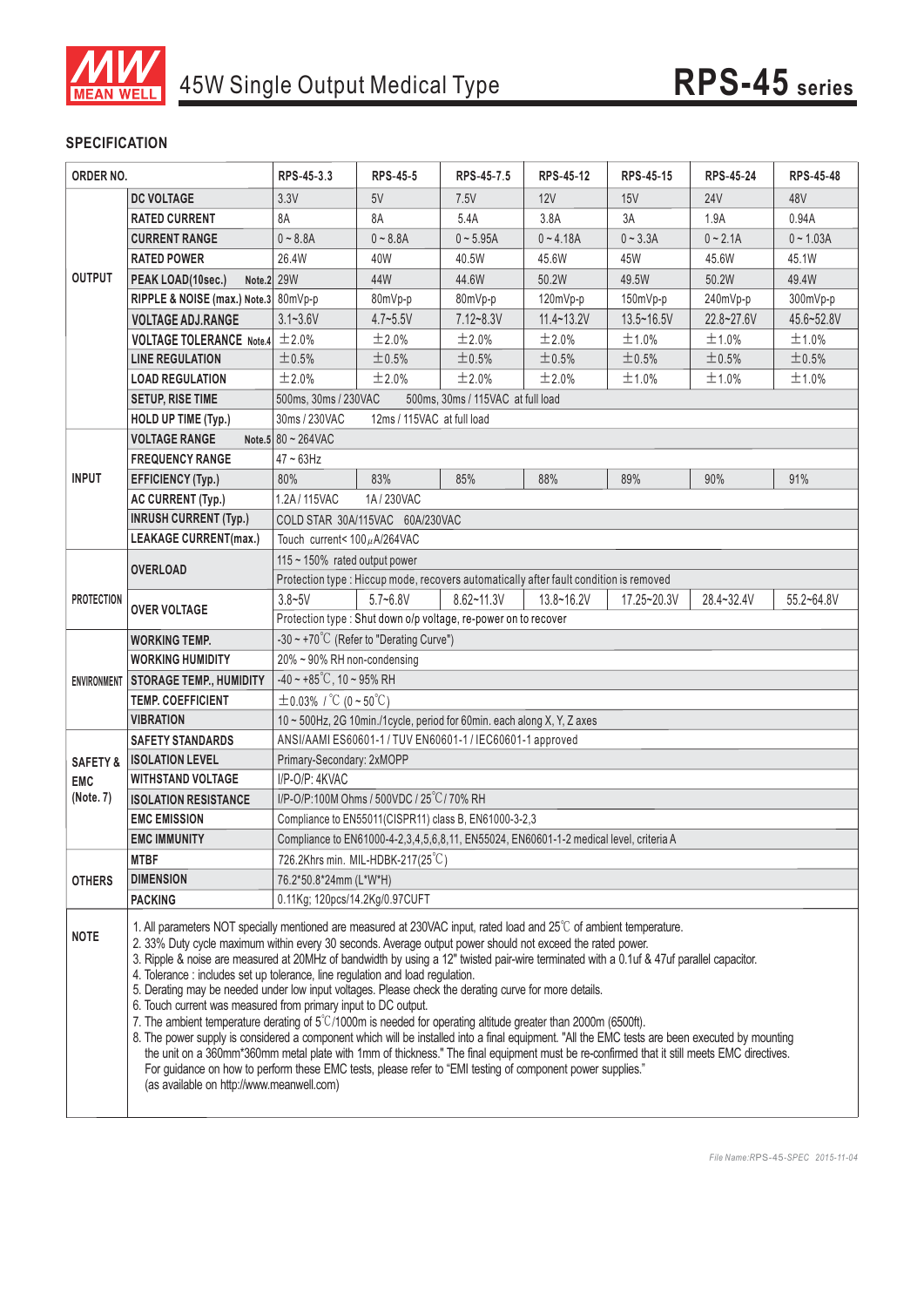